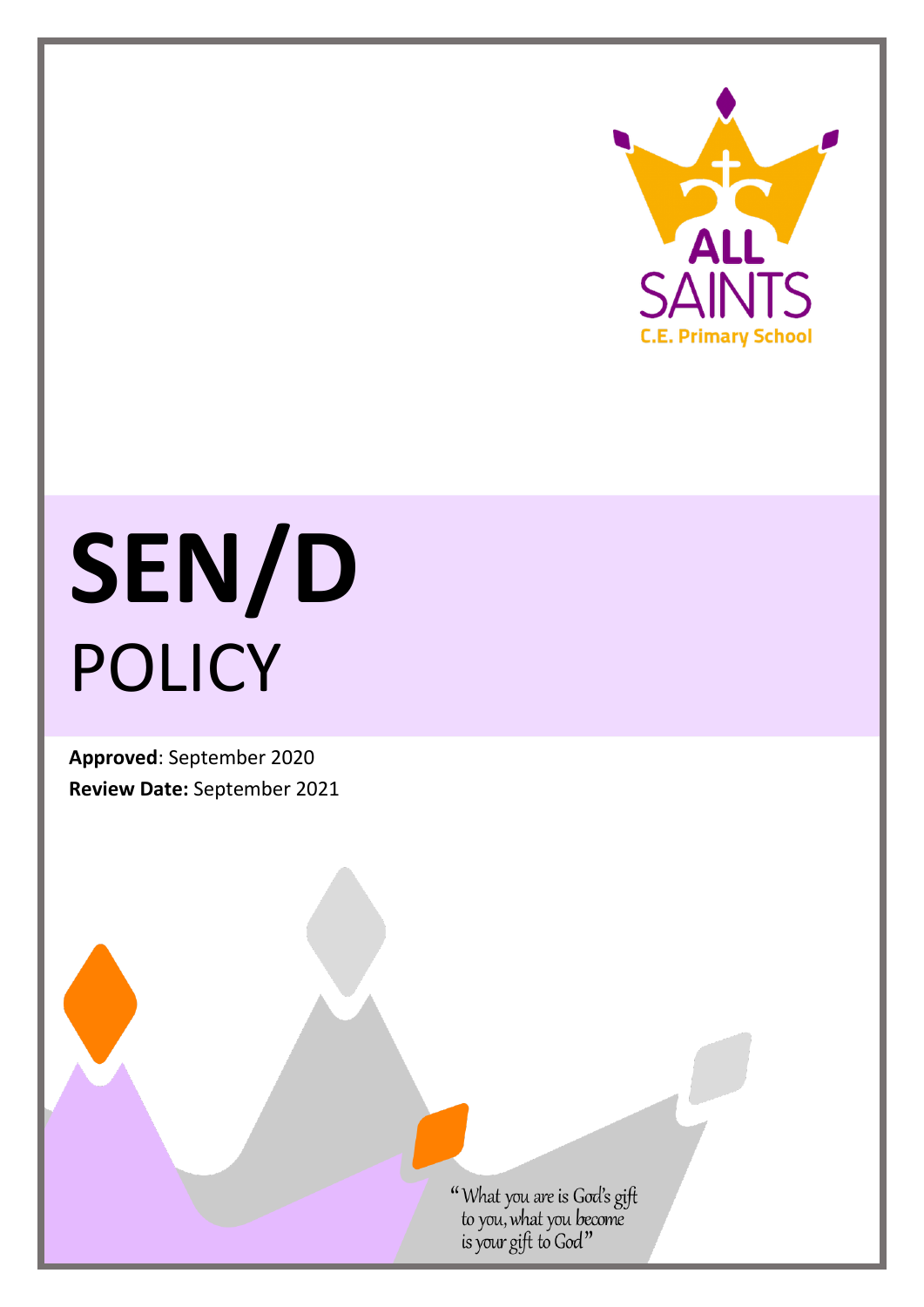Headteacher: **Michelle Ward**

SENCo: **Janine Grills:** 

SEN Governor: **Joanne Fairbrother**

**Please contact the School Office on 01772 812630 if you wish to discuss your child's needs with us**

#### **INTRODUCTION**

In our Mission statement we set out our philosophy as a school, believing that each child is a child of God and is therefore 'special'. If a child has particular learning difficulties, we will aim to supply the special educational provision to meet those needs.

We believe that every teacher is a teacher of children with Special Educational Needs and therefore should be equipped with the skills and resources needed to teach children with Special Educational Needs (SEN). We believe that quality first teaching is essential in meeting these needs.

This policy was developed in line with the SEND Code of Practice 2014 and in consultation with staff and governors.

#### **AIMS**

At All Saints we aim to provide children with the opportunity to make full use of their potential. We have high expectations and aspirations for our children with Special Educational Needs and we aim to focus on the long term outcomes that we want for them, not just the provision that we put in place for them while they are with us.

We aim to provide children with learning opportunities which will enable them to develop their learning skills, raise their self-esteem and develop a positive self-image.

We aim to provide children with equal access and integration into a broad and balanced curriculum assessing need and matching learning to individual requirements.

We want to work in partnership with families and our home-school link is very important to us. We operate an 'open- door' policy so that concerns that home or school may have can be discussed as quickly as possible.

Maintaining and developing children's self-esteem and feeling of self-worth will be a paramount consideration in the whole process.

#### **OBJECTIVES**

In order to achieve our aims and to ensure that children with SEND achieve their full potential and make progress we will observe the following objectives:

- To identify and provide for pupils who have special educational needs and additional needs.
- To work within the guidance provided in the SEND Code of Practice, 2014.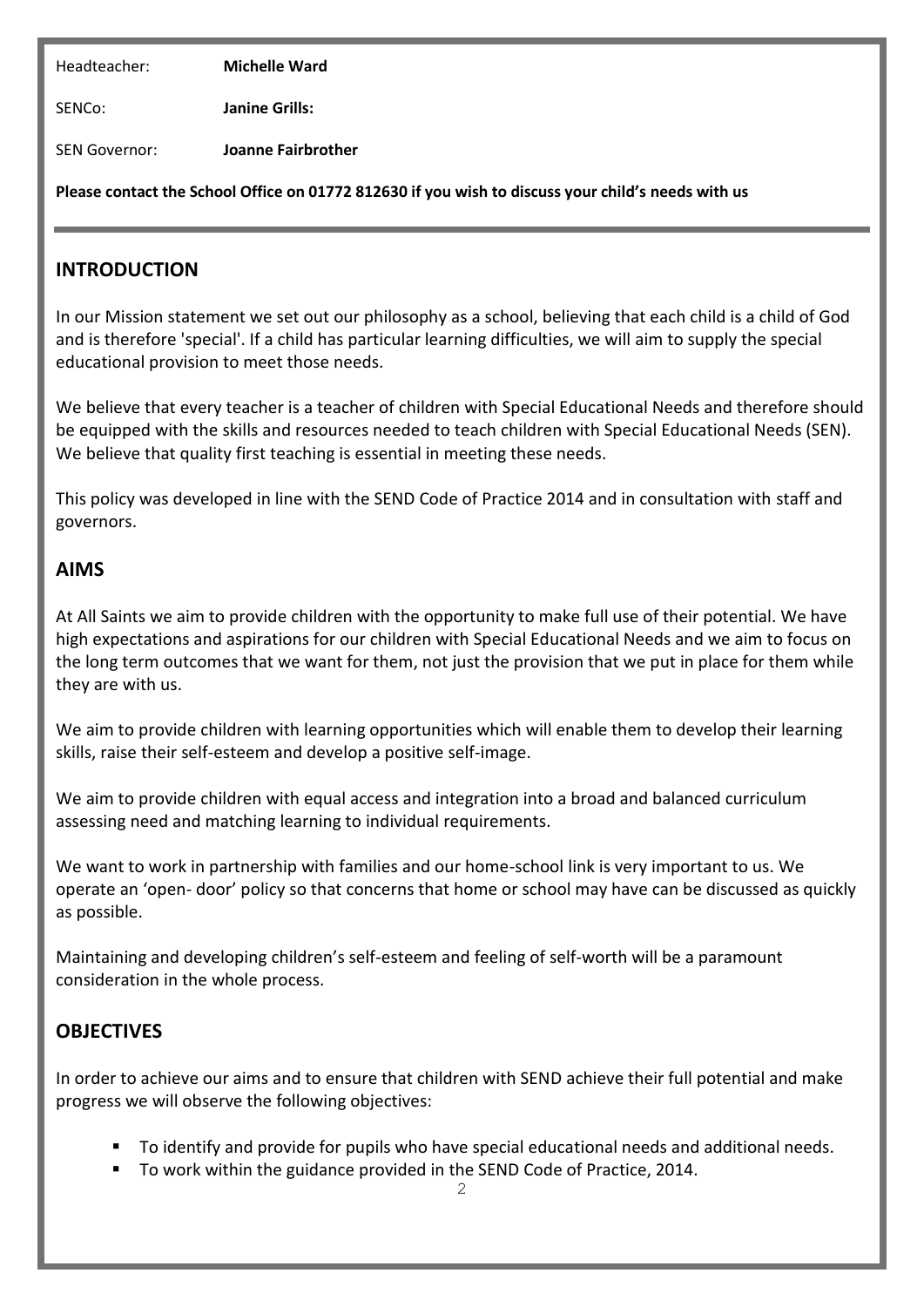- To operate a 'whole pupil, whole school' approach to the management and provision of support for special educational needs.
- To provide support and advice for all staff working with special educational needs pupils.

## **IDENTIFYING SPECIAL EDUCATIONAL NEEDS**

This Policy focuses on the learning and progress of those children who have needs considered as falling under four broad categories:

- **EXECOMMUNICATION AND INTERACTION**
- Cognition and Learning
- Social, Emotional and Mental Health difficulties
- Sensory and/or Physical (including Vision & Hearing)

The Code of Practice suggests that pupils are only identified as having SEND if they don't make adequate progress once they have had interventions and good quality personalised teaching to address their areas of need.

The purpose of identification of a child's need will always to be to determine what action the school should take and not to fit a pupil into a category.

At All Saints, we identify the needs of pupils by considering the needs of the whole child and not just the special educational needs of the child.

We also recognise that the following factors are not special educational needs, but may impact on progress and attainment;

- **Disability**
- **Attendance and Punctuality**
- Health and Welfare
- English as an Additional Language
- **Being in receipt of Pupil Premium Grant**
- Being a Looked After Child
- Being the child of a Serviceman/woman

## **A GRADUATED RESPONSE TO SEN SUPPORT**

This section describes the process by which we, at All Saints, identify and support children with Special Educational Needs.

- We believe that quality first teaching, differentiated for individual pupils, is the first step in responding to pupils who may have SEND. Interventions and support will always come second to this. Teachers are responsible and accountable for the progress and development of the pupils in their class including when the pupil accesses additional support from teaching assistants or specialist staff.
- At All Saints, the quality of teaching is regularly reviewed including a focus on how it provides for those at risk of under achieving. To support this, we believe training and equipping of every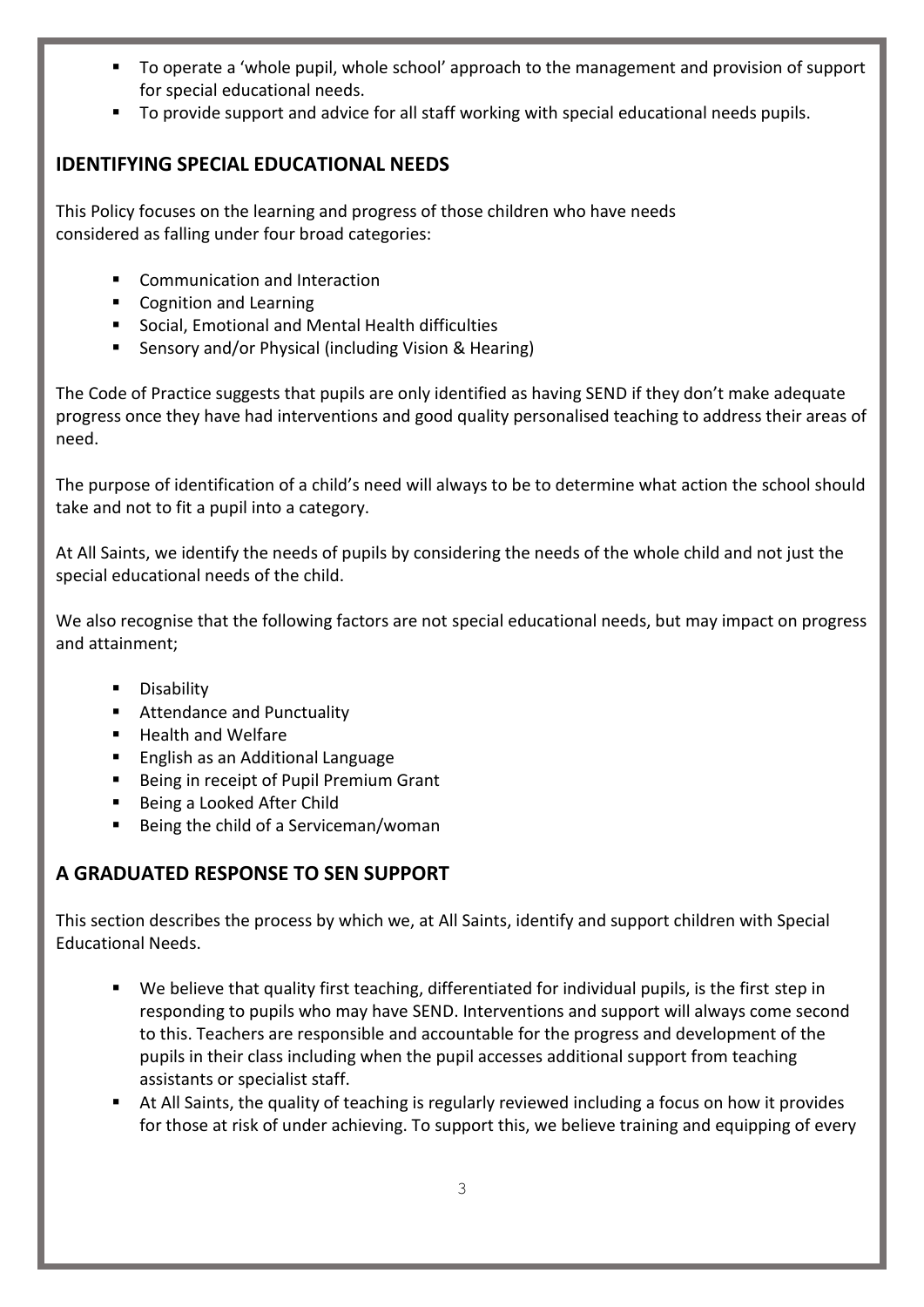member of staff is highly important and we will use training to address needs as we find them to improve teachers' knowledge and strategies to use with SEND pupils.

- If there is still a concern about the child's progress in any area of need, discussions will then take place between the class teacher and SENCo. Discussions will focus on pupils' progress and long term learning expectations. At this point an intervention may be put in place for the child and their progress closely tracked on our school tracking system.
- For higher levels of need, the SENCo will involve appropriate specialist agencies and professionals for advice and recommended actions will then be put into place. Parents and children, where appropriate, will be involved in this process. These children will then be placed on the school SEN register as requiring SEN support and have a Targeted Learning Plan personalised for their needs. These are reviewed termly, along with the child's progress, and next steps put into place.
- The school may deem it necessary to apply for more support in the form of an Education, Health and Care (EHC) plan. Again, parents will be fully involved in this process.

## **MANAGING PUPILS NEEDS ON THE SEN REGISTER**

When a child is placed on the register, specialist advice may be obtained. Recommendations, linked to identified needs, will be put in place and recorded on the Targeted Learning Plan. Long term and short term outcomes will be highlighted and reviewed termly, or in a shorter period of time if necessary.

Termly reviews will take place between the class teacher, teaching assistant, child and parent. The class teacher has responsibility for evidencing progress according to the outcomes described in the plan. In addition, all the above will take place in consultation with the SENCo.

Yearly provision mapping will ensure the correct support is put in place for individual children based on level of need and progress. The cost implications are then given to the governing body who will agree an appropriate budget.

If an EHC plan is required, the school will seek additional advice from professionals and arrange Team Around the Family meetings. Relevant paperwork will be completed and distributed to all concerned. Parents will be advised to complete an 'All About Me' profile for their child and this will support an application for an EHCP, alongside the school's evidence of progress and a graduated response to need.

This support will continue in school until the child's progress suggests it is no longer needed or it becomes clear that the child's needs are no longer able to be met in a mainstream setting. Further meetings and advice would take place to discuss the child's future.

#### **CRITERIA FOR EXITING THE SEN REGISTER/ RECORD**

Progress of children accessing interventions are monitored termly. If consistent good progress is evident, then a specific intervention may no longer be required.

Children on SEN support or with an EHC plan are closely monitored. If significant progress is made, the SENCo may arrange to meet with the class teacher and parents to discuss the possibility of the child's support being reduced. This will involve all professionals involved with the child and in the case of a child with an EHC plan will take place with the approval of the Local Authority.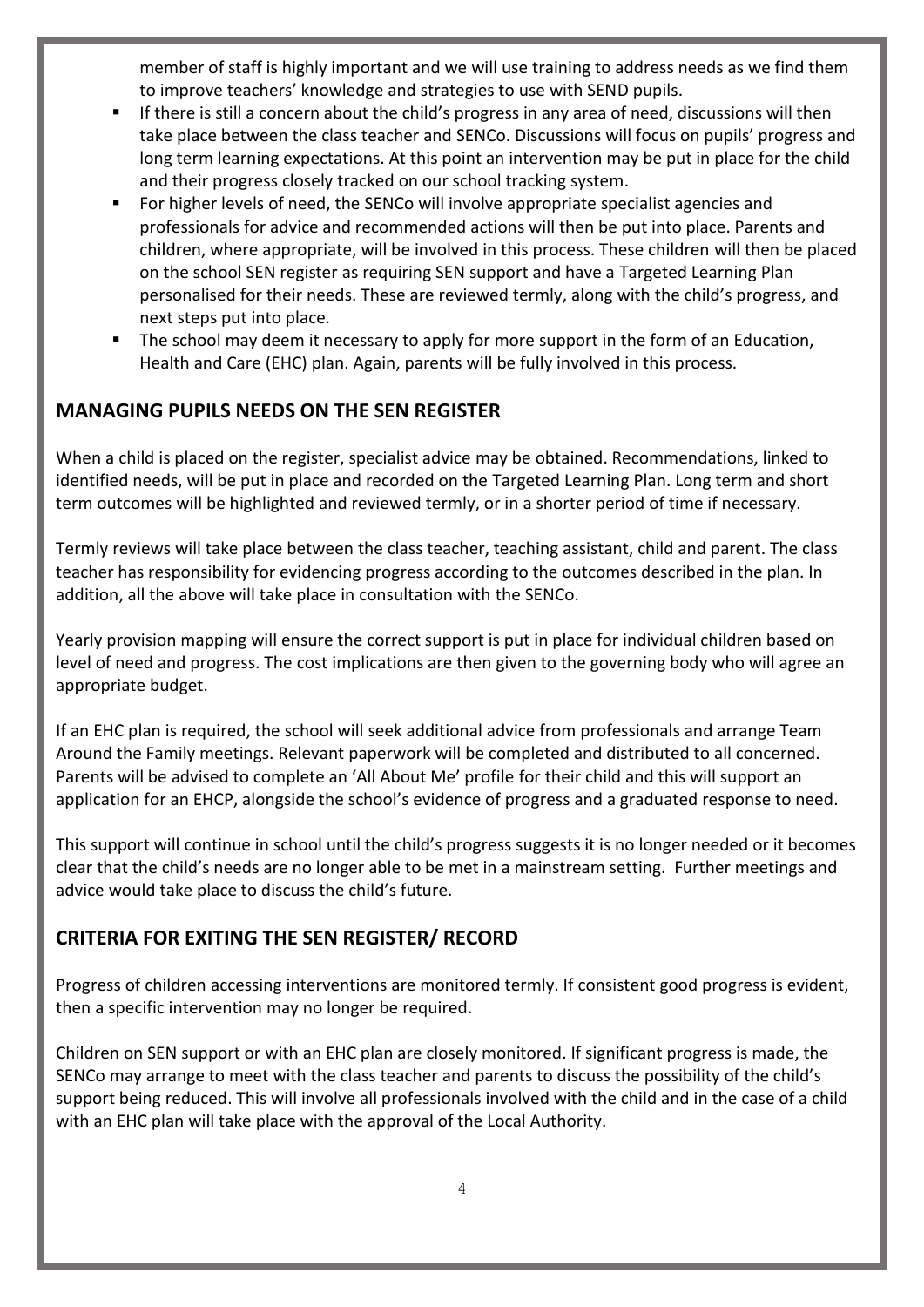#### **SUPPORTING PUPILS AND FAMILIES**

The school website has links to the Lancashire's Local Offer, SEN information report and Admissions policy and parents will be directed as necessary. The school will signpost families to other agencies as appropriate and where needed will make referrals.

Children's progress is closely monitored by the class teacher and SENCo and if additional support is needed for completion of exams the school will follow the DfE procedures under the Access Arrangements.

Class teachers will make adaptations to meet the child's needs in their own termly assessments. A transition meeting will be held at the end of every academic year for every child on the SEN register with the class teacher, new class teacher, SENCO and parent.

Support will also be given in key transition times. If appropriate, extra transition opportunities will be given for a child from class to class.

The SENCo will start to support transition to High School from the Spring term of Year 5 and will arrange visits and meetings for parents and children to possible schools if required. There will be transition meetings with other professionals and any concerns that the parent or child has will be acted on where possible.

The policy for support offered to children with medical conditions can also be found on the school website.

## **SUPPORTING PUPILS AT SCHOOL WITH MEDICAL CONDITIONS**

The school recognises that pupils at school with medical conditions should be properly supported so that they have full access to education, including school trips and physical education. Some children with medical conditions may be disabled and where this is the case the school will comply with its duties under the Equality Act 2010.

Some may also have special educational needs (SEN) and may have a statement or EHC plan which brings together health and social care needs as well as their special educational provision. In this case the SEND code of Practice (2014) is followed.

#### **MONITORING AND EVALUATION OF SEND**

The school regularly and carefully monitors the quality of provision that it offers all pupils. The school SEN governor meets with the SENCo termly and reports to the governors on the areas of strength and areas of need.

Identified areas of strengths and need may come from staff views, parent views, evaluation and monitoring of Targeted Learning Plans and interventions as well as analysis of pupils' progress. These evaluation and monitoring arrangements promote an active process of continual review and improvement of provision for all pupils.

#### **TRAINING AND RESOURCES**

SEN is funded from the school's budget based on rigorous provision mapping linked to level of need.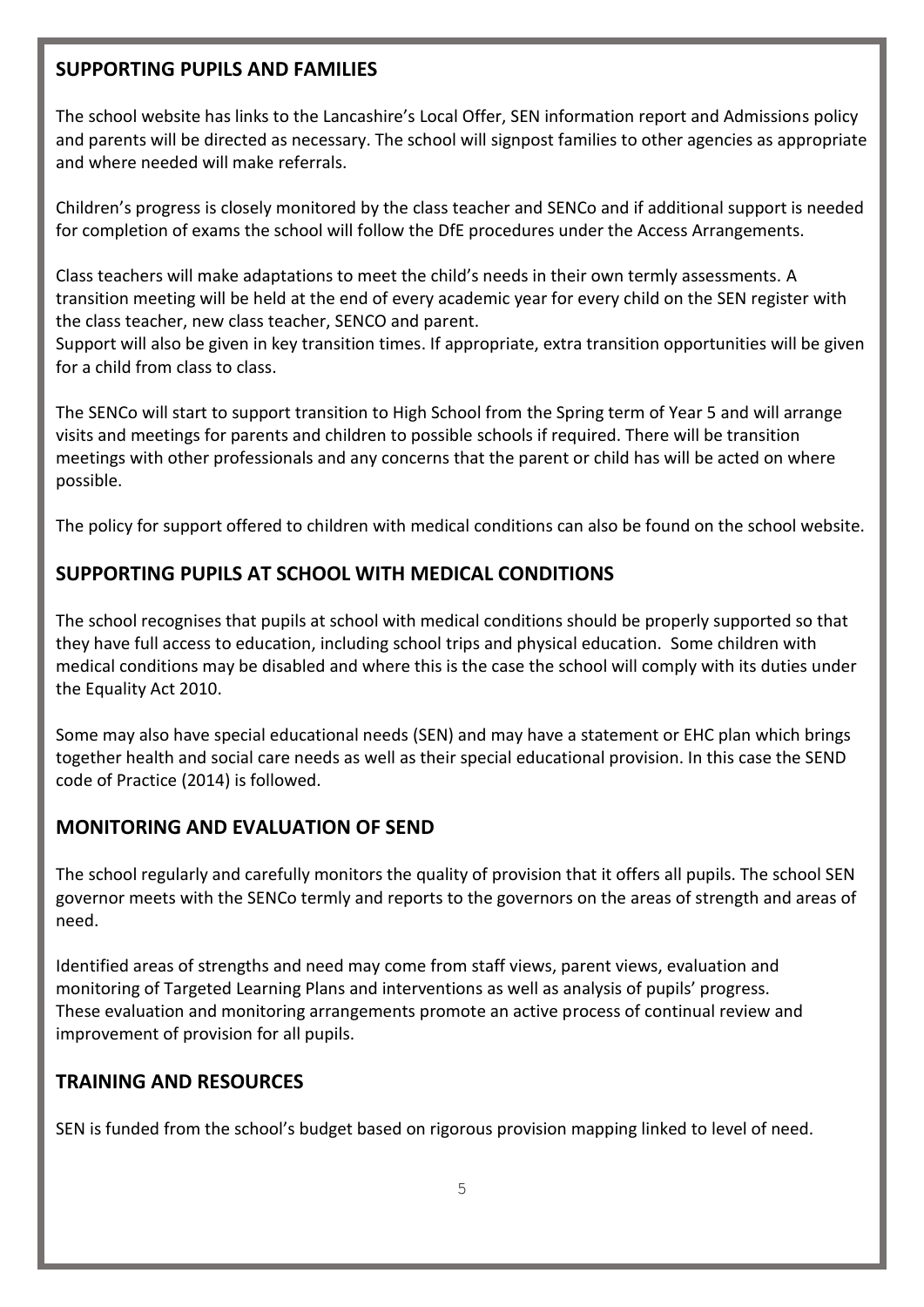In order to maintain and develop the quality of teaching and provision to respond to the strengths and needs of all pupils, all staff are encouraged to undertake training and development.

In addition, the SENCo will deliver training to the whole staff when necessary and provide opportunities to access training as appropriate.

All teachers and support staff undertake induction upon taking up a post and this includes a meeting with the SENCo to explain the systems and structures in place around the school's SEND provision and practice and to discuss the needs of individual pupils.

## **REVIEWING THE POLICY**

This policy will be reviewed as new legislation is passed or a procedure has been changed.

## **ACCESSIBILITY**

Our school has developed to provide access for children with disabilities and will adapt and purchase equipment to support children as necessary. The classrooms are adapted where necessary to provide full access to teaching and learning for children with disabilities. This includes participation in after- school clubs and school visits.

The school has an accessibility plan which can be found in the Head teacher's office.

## **DEALING WITH COMPLAINTS**

The complaints procedure defines three levels at which a complaint should be considered. These are the informal level, the formal complaint to the governing body of a school, and the formal complaint to the Local Authority. A complaint can be considered at more than one of these stages. Many concerns or potential concerns can best be resolved locally in discussion with the Head, SENCo or other staff of the school or in other informal discussion. This is where the process should start and unless there are exceptional circumstances, there should be full discussion at the informal stage as a first step. Those with concerns will normally be advised to seek to resolve them through informal discussion before embarking on the formal stage.

Should the complaint not be resolved at this level there is a Lancashire LEA agreed policy outlining the next stages. A copy of this document is held in school and will be made available by the Headteacher / Chair of Governors.

Should a parent or carer have a concern about the special provision made for their child they should in the first instance discuss this with the class teacher. If the concern continues then the SENCo and class teacher will meet together with the parents and discuss this further. If the concern cannot be satisfactorily dealt with at this stage it should be brought to the notice of the Headteacher.

If the Head is unable to resolve the difficulty, concerns should be put in writing to the SEND Governor (Mrs J Fairbrother). The Chair of Governors (Mr. G. Evans-Hughes) will be involved after other avenues to resolve the situation have been exhausted.

#### **BULLYING**